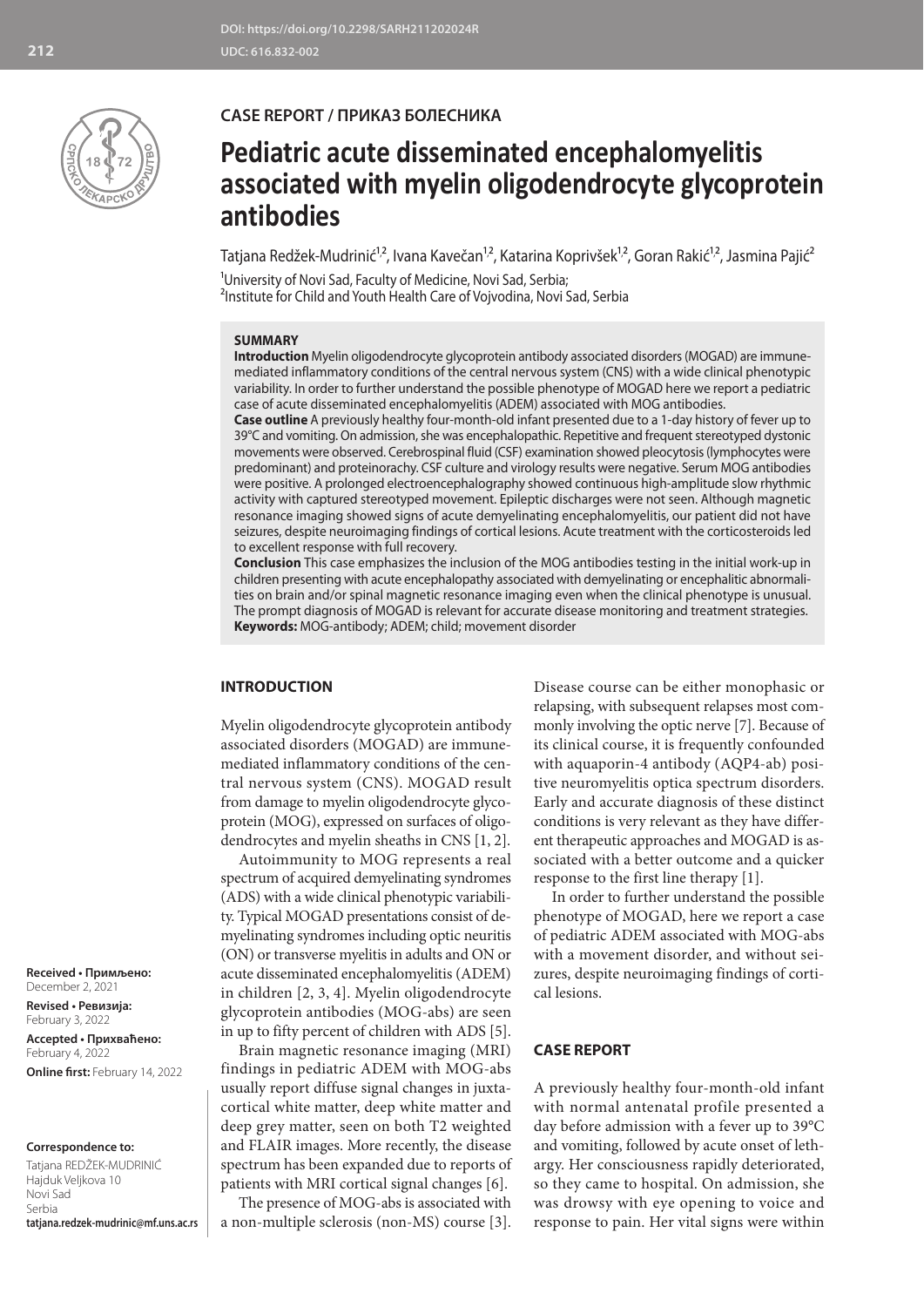

**Figure 1.** Brain magnetic resonance imaging demonstrating: A – cerebral oedema in supratentorial white matter (white arrow); B – segmental nonhomogeneous T2/FLAIR hyperintense lesions of thalamus (white arrowhead), right lentiform nuclei (black arrow) and posterior left internal capsule (long white arrow); the cortical disease is demonstrated in right occipital cortex (white circle); C – the lesions with similar magnetic resonance characteristics are presenting infratentorial in left middle cerebellar peduncle (black arrowhead); D – there is a mild leptomeningeal enhancement

normal range. Neurological examination revealed fourlimb weakness, hyperreflexia of deep tendon reflexes and bilateral extensor plantar response. Repetitive and frequent stereotyped dystonic movements were noted, characterized by symmetrical extension of the arms and flexion of the wrists which initially responded to intravenous midazolam. Phenobarbital maintenance dose was introduced.

Routine blood and metabolic tests were within normal range. The computerized tomography scan was unremarkable. Cerebrospinal fluid (CSF) examination showed pleocytosis of  $256 \times 106$ /L (85% lymphocytes), high concentration of protein (0.67 g/L) with normal glucose, chloride and lactate levels. CSF culture, serological test for Borrelia burgdorferi and viral polymerase chain reaction test for Herpes simplex virus – 1/2 and varicella zoster virus were negative. The AQP4-abs and N-methyl-D-aspartate receptor antibodies (NMDAR-Abs) in the serum and CSF were negative. Serum MOG-abs were positive with a titer of 1:320 as well as serum and CSF oligoclonal bands, without additional bands in the CSF.

Brain MRI, on day three of admission, demonstrated cerebral oedema in the supratentorial white matter with the segmental nonhomogeneous T2/FLAIR hyperintense lesions of thalamus, and smaller lesions in the right lentiform nuclei and the posterior left internal capsule. The cortical disease was demonstrated in the right occipital cortex. The lesions with the similar MR characteristics were present infratentorial in the left middle cerebellar peduncle. There was a mild leptomeningeal enhancement. Spinal cord and optic nerve involvement were not shown (Figure 1). Three-Dimensional Time-of-Flight magnetic resonance angiography was described as normal.

A prolonged three-hour electroencephalography (EEG) showed continuous high-amplitude slow rhythmic activity 1–1.5 Hz with captured stereotyped movements. Epileptic discharges were not seen.

She was initially treated with double intravenous antimicrobials (ceftazidime and acyclovir) which were stopped after negative culture and virology results. She was given intravenous methylprednisolone (20 mg / kg / 24 h) during

five days followed by oral prednisolone (2 mg/kg) weaning course over eight weeks. During glucocorticoid therapy she made a gradual clinical improvement and at two-month review she recovered almost completely, with normal mobility and no focal neurologic deficit other than using her left hand more. The control MOG-abs in serum were positive with a titer of 1:320.

We confirm that we have read the journal's position on issues involving ethical publication and affirm that this work is consistent with those guidelines.

All procedures performed in study involving human participants were in accordance with the ethical standards of the institutional and/or national research committee and with the 1964 Helsinki declaration and its later amendments or comparable ethical standards. Written consent to publish all shown material was obtained from the parents of the patient.

## **DISCUSSION**

Myelin oligodendrocyte glycoprotein associated disease is a rare, antibody-mediated inflammatory demyelinating disorder of CNS with various phenotypes predominantly involving brain in the younger children. Even though the phenotype in younger children is similar to ADEM with alteration in mental status, most experts consider MOGAD as a distinct entity with different immune system pathology [8].

In our case, the poorly marginated white matter changes in an encephalopathic child made us suspect an immunemediated encephalopathy. Although the condition resembled the diagnosis of ADEM, some of the features were not typical, in particular the cortical lesions and the movement disorder. The cortical lesions are more common in patients with encephalitis and MOG-abs presenting with increased frequency of seizures [9, 10].

The movement disorders are more frequently seen in NMDAR-abs encephalitis [11]. Brain MRI in NMDAR-abs encephalitis is usually normal. Despite basal ganglia involvement frequently described in children with MOGAD,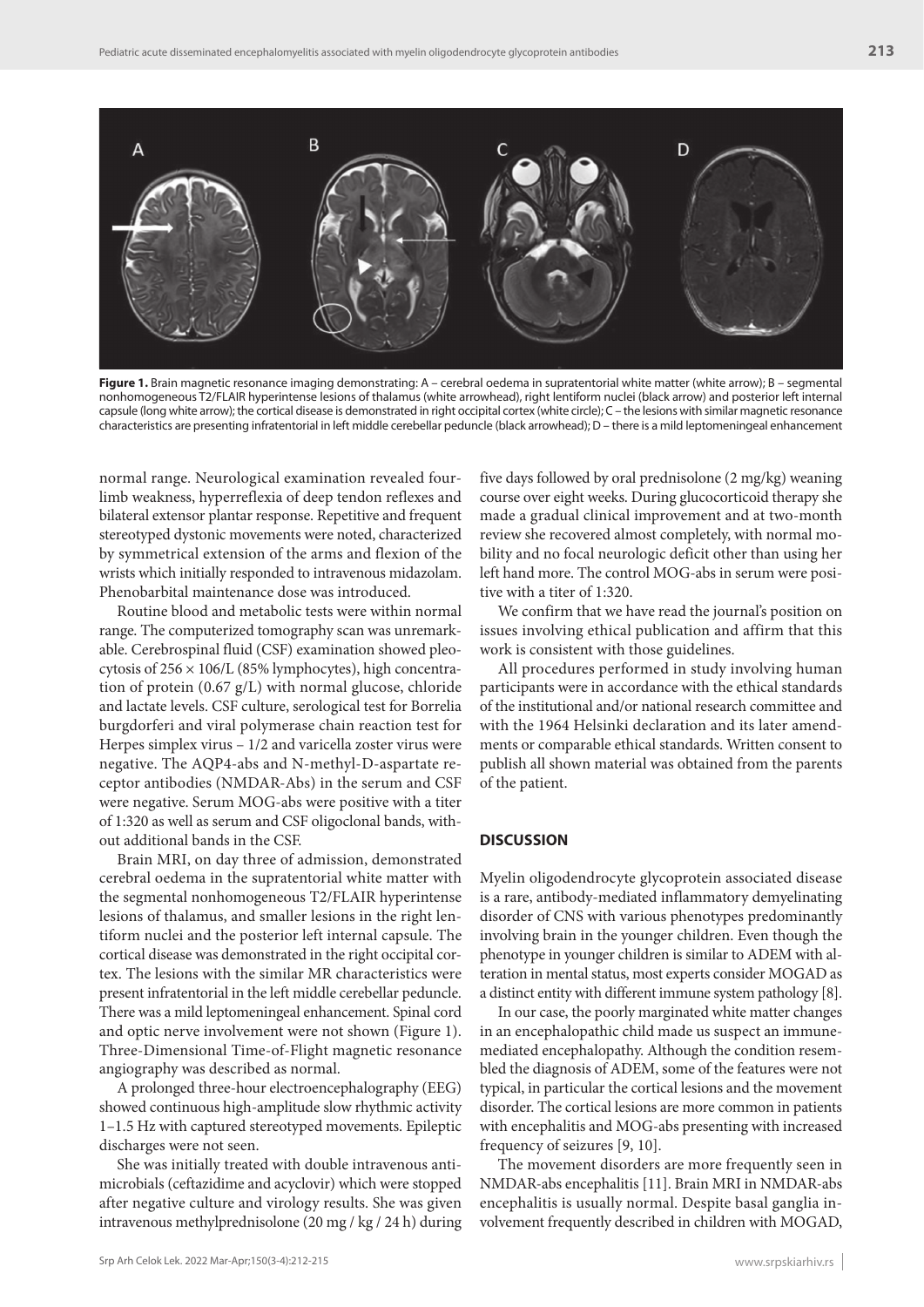the movement disorder is not a cardinal feature [4, 12]. There is a case report of pediatric MOG-abs positive ADEM associated with movement disorder and seizures [13]. Our patient had a prolonged video EEG that confirmed episodes of stereotyped movements which were not epileptic. These abnormal movements stopped immediately after intravenous methylprednisolone treatment. The maintenance dose of phenobarbital was discontinued as she did not have previous seizures despite cortical lesions.

ADEM is the most frequent type of pediatric MOGAD, but there is only one study comparing pediatric ADEM patients with and without MOG-abs. The study pointed that it is not possible to distinguish ADEM patients with MOG-abs from those without it at the onset of disease, without testing for MOG- abs, based on a few clinical and radiological differences [14].

Serum MOG-abs were detected in our patient in the acute phase with a titer of 1:320. Based on the fact that the disappearance of the MOG-abs after the initial attack might have prognostic implication, we retested the serum MOG-abs in our patient after treatment with steroids. Serum MOG-abs were consistent with a titer of 1:320 at two-month review. There is no recommendation for regular monitoring of MOG-abs titers for relapse prediction as the literature review showed that only sparse data are available on the usefulness of regular monitoring of antibody titers in individual patients known to be positive for MOG-abs. No long-term data were provided for the most of reported monophasic MOG-abs positive ADEM children. Recent studies revealed a seroconversion in a few patients with relapsing disease as well as falling the titers bellow cut-off temporarily following treatment with steroids and rising again at a later disease stage [15, 16]. Acute treatment with corticosteroids is the current standard of care for MOGAD. Although initial event can be severe at presentation, acute treatment with intravenous methylprednisolone followed by slow oral prednisone taper showed excellent response with full recovery in most children. Intravenous immunoglobulins and plasmapheresis constitute second-line therapies in case of insufficient response to intravenous corticosteroids [17, 18]. Our patient was treated with intravenous methylprednisolone (20 mg / kg / 24 h) during five days followed by oral prednisolone (2 mg/kg) weaning course over eight weeks. During glucocorticoid therapy she made a gradual clinical improvement and at two-month review she recovered almost completely.

In conclusion, our case emphasizes the inclusion of the MOG-abs testing in the initial work-up in children presenting with acute encephalopathy associated with demyelinating or encephalitic abnormalities on brain and/or spinal MRI even when the clinical phenotype is unusual. The prompt diagnosis of MOGAD is relevant for accurate disease monitoring, treatment strategies and counselling of parents.

**Conflict of interest**: None declared.

## **REFERENCES**

- 1. Lana-Peixoto MA, Talim N. Neuromyelitis Optica Spectrum Disorder and Anti-MOG Syndromes. Biomedicines. 2019;7(2):42.
- 2. Tenembaum SN. Pediatric demyelinating disease and anti-MOG antibody. Clin Exp Neuroimmunol. 2021;12:7–21.
- 3. Ramanathan S, Mohammad S, Tantsis E, Nguyen TK, Merheb V, Fung VSC, et al. Clinical course, therapeutic responses and outcomes in relapsing MOG antibody-associated demyelination. J Neurol Neurosurg Psychiatry. 2018;89(2):127–37.
- 4. Hacohen Y, Wong YY, Lechner C, Jurynczyk M, Wright S, Konsukan B, et al. Disease Course and Treatment Responses in Children With Relapsing Myelin Oligodendrocyte Glycoprotein Antibody– Associated Disease. JAMA Neurol. 2018;75(4):478–87.
- 5. Reindl M, Jarius S, Rostasy K, Berger T. Myelin oligodendrocyte glycoprotein antibodies: How clinically useful are they? Curr Opin Neurol. 2017;30(3):295–301.
- 6. Ogawa R, Nakashima I, Takahashi T, Kaneko K, Akaishi T, Takai Y, et al. MOG antibody-positive, benign, unilateral, cerebral cortical encephalitis with epilepsy. Neurol Neuroimmunol Neuroinflamm. 2017;4(2):e322.
- 7. Wynford-Thomas R, Jacob A, Tomassini V. Neurological Update: MOG Antibody Disease. J Neurol. 2019;266(5):1280–86.
- 8. Ambrosius W, Michalak S, Kozubski W, Kalinowska A. Myelin oligodendrocyte glycoprotein antibody-associated disease: current insights into the disease pathophysiology, diagnosis and management. Int J Mol Sci. 2020;22(1):100.
- 9. Krupp IB, Tardieu M, Amato MP, Banwell B, Chitnis T, Dale RC, et al. International Pediatric Multiple Sclerosis Study Group criteria for pediatric multiple sclerosis and immune-mediated central nervous system demyelinating disorders; revisions to the 2007 definitions. Mult Scler. 2013;19(10):1261–7.
- 10. Wegener-Panzer A, Cleavelend R, Wendel EM, Baumann M, Bertolini A, Hausler M, et al. Clinical et imaging features of children

with autoimmune encephalitis and MOG antibodies. Neurol Neuroimmunol Neuroinflamm. 2020;7(4):e731.

- 11. Panzer J, Dalmau J. Movement disorders in paraneoplastic and autoimmune disease. Curr Opin Neurol. 2011;24(4):346–53.
- 12. Baumann M, Grams A, Djurdjevic T, Wendel EA, Lechner C, Behring B, et al. MRI of the first event in pediatric acquired demyelinating syndromes with antibodies to myelin oligodendrocyte glycoprotein. J Neurol. 2018;265(4):845–55.
- 13. Sa M, Thornton R, Chong WK, Kaliakatsos M, Hacohen Y. Paediatric MOG antibody–associated ADEM with complex movement disorder: A case report. Mult Scler J. 2019;25(1):125–8.
- Baumann M, Sahin K, Lechner C, Hennes EM, Schlanda K, Mader S, et al. Clinical and neuroradiological differences of paediatric acute disseminating encephalomyelitis with and without antibodies to the myelin oligodendrocyte glycoprotein. J Neurol Neurosur Psychiatry. 2015;86(3):265–72.
- 15. Jarius S, Ruprecht K, Kleiter I, Borisow N, Asgari N, Pitarokoili K, et al. MOG-IgG in NMO and related disorders: a multicenter study of 50 patients. Part 1: Frequency, syndrome specificity, influence of disease activity, long-term course, association with AQP4-IgG, and origin. J Neuroinflammation. 2016;13(1):279.
- Wang X, Zhao R, Yang H, Liu C, Wang W, Liu T, et al. Clinical analysis of myelin oligodendrocyte glycoprotein antibody-associated demyelination in children: A single-center cohort study in China. Mult Scler Relat Disord. 2022;58:103526.
- 17. Bruijstens AL, Wendel EA, Lechner C, Bartels F, Finke C, Breu M, et al. E.U. paediatric MOG consortium consensus: Part 5 – Treatment of paediatric myelin oligodendrocyte glycoprotein antibodyassociated disorders. Eur J of Paediatr Neurol. 2020;29:41–53.
- Klein da Costa B, Banwell BL, Kazutoshi Sato D. Treatment of MOG-IgG associated disease in paediatric patients: A systematic review. Mult Scler Relat Disord. 2021;56:103216.